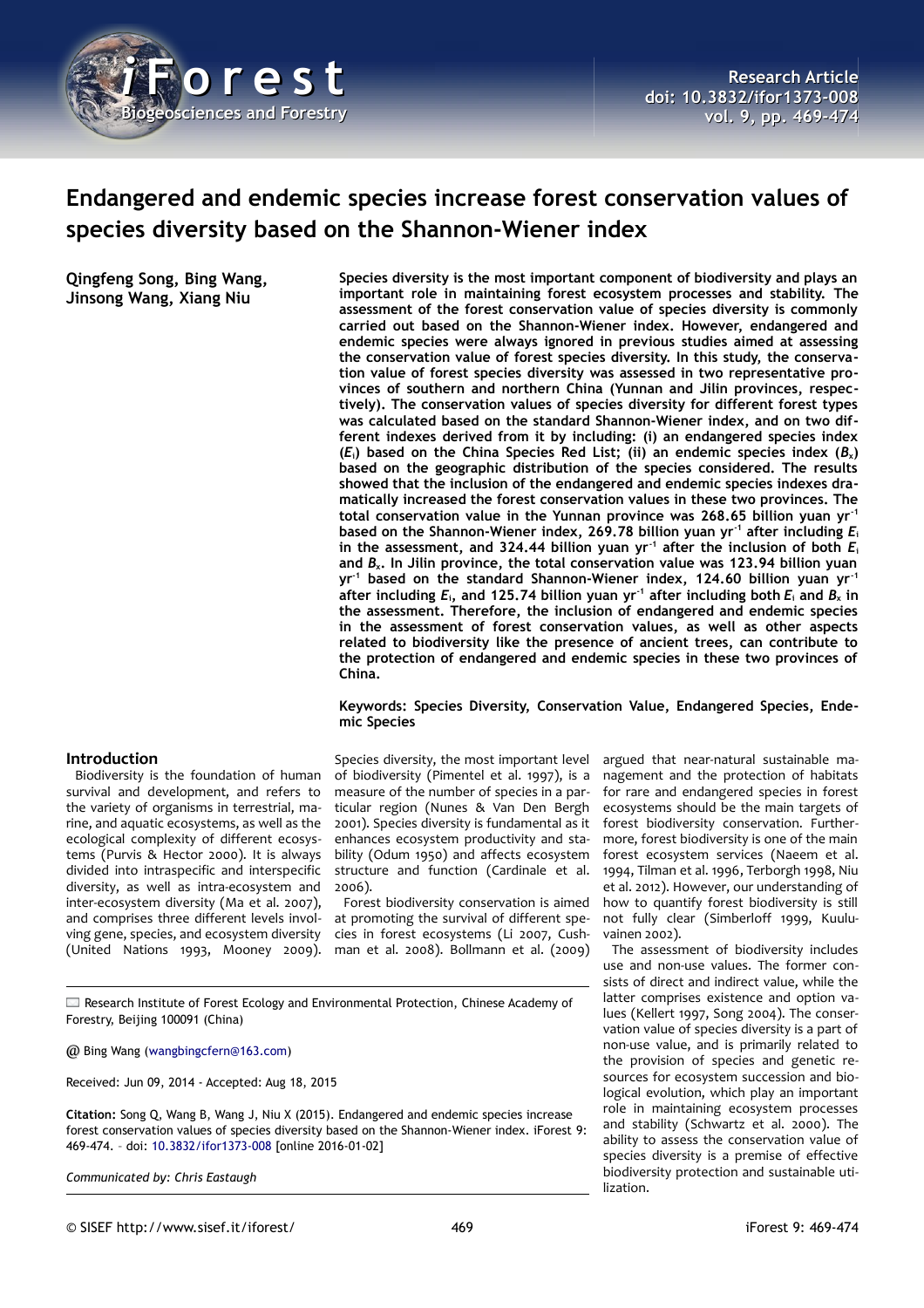It is widely reported that methods for evaluating the conservation value of species diversity include the actual market price, as well as simulated market, alternative market, contingent valuation (CV), willingness to pay (WTP), expense payment, and cost-benefit methods (OECD 1996, Van Jaarsveld et al. 1998, Jakobsson & Dragun 2001, Christie et al. 2006). However, the common shortcomings of current methods are that they do not reflect the functional value of species in the ecosystems, but are predominantly affected by human-oriented criteria. Thus, these evaluation methods cannot correctly reflect the actual conservation value of species diversity.

Since the 1950, twenty-seven different indexes have been used to assess species diversity (Yue et al. 1998a, 1998b). The most widely used is the Shannon-Wiener index, that can reflect species richness and species evenness. According to the forestry industry standard of the People's Republic of China "Specifications for Assessment of Forest Ecosystem Services in China (LY/T 1721-2008)" issued by the State Forestry Administration (PRC Forestry Industry Standard 2008), we previously assessed for the first time the conservation values of Chinese forest ecosystems using the Shannon-Wiener index (Wang et al. 2008, Niu et al. 2013). Subsequently, this index was applied to evaluate the conservation values of different forest ecosystems in China (Wang & Lu 2009, Wang et al. 2011a, 2011b).

For assessing forest ecosystem services, the above forestry industry standard requires the use of specific data sources, the evaluation of several system processes and the application of a given formula that combines all the information in a synthetic index. Three different sources of data are considered: (i) long-term observation data form CFERN; (ii) forest resources inventory data from the State Forestry Administration; and (iii) social/public resource data published by the authority. The eight system processes evaluated are: (i) water conservation; (ii) soil conservation; (iii) carbon fixation; (iv) oxygen release; (v) nutrient accumulation by plants; (vi) biodiversity conservation; (vii) the protective efficiency of forests; and (viii) forest recreation. Finally, the formula accounted for both the quantity and quality of each of the above

<span id="page-1-0"></span>**Tab. 1** - Different levels of the Shannon-Wiener index and the corresponding monetary value.

| Level         | Shannon-Wiener Monetary value<br>index | (yuan $hm^{-2}$ yr <sup>-1</sup> ) |
|---------------|----------------------------------------|------------------------------------|
| 1             | Index $\geq 6$                         | 50 000                             |
| $\mathcal{P}$ | $5 \leq$ Index $\leq 6$                | 40 000                             |
| 3             | $4 \leq$ Index $< 5$                   | 30 000                             |
| 4             | $3 \leq$ Index $\leq 4$                | 20 000                             |
| 5             | $2 \leq$ Index < 3                     | 10 000                             |
| 6             | $1 \leq \text{Index} < 2$              | 5 000                              |
|               | Index < 1                              | 3 000                              |

processes and data sources. Though suitable for assessing forest ecosystem services in China, the standard described above does not include other important aspects, such as the use of forest resources, forest by-products, or intrinsic forest value.

Although the Shannon-Wiener index is recognized as a classic indicator of species diversity, the important role of endangered and endemic species is always ignored in the assessment of the conservation value of forest species diversity. Indeed, two forest stands may show the same Shannon-Wiener index values regardless of the presence of endangered or endemic species in one of them. This calls for the inclusion of new criteria related with endangered and endemic species in the calculation of species diversity using the Shannon-Wiener index.

Endangered species are important components of forest ecosystems. Nonetheless, the rapid growth of the human population, the destruction of natural habitats, the over-exploitation of natural resources, environmental pollution, and the introduction of exotic species have threatened a large number of species with extinction (Norris 2012). Generally, endangered species always have a disproportionate conservation value than that of common species, leading to enhanced conservation efforts (Cheng & Zang 2004).

Endangered categories are an important tool used to determine the conservation value of species, as well as the development of conservation strategies and priorities for endangered species. By signing the "Convention on Biological Diversity", some countries and international organizations recognized the assessment of species' endangered statuses as an important step in biodiversity conservation work. In the 1990s, China published the "China Plant Red Data Book" and "China Red Data Book of Endangered Animals" (Fu 1991, Wang 1998).

The heterogeneity of natural habitats, plant genetic variability, as well as interspecific hybridization, may result in endemic species (Sodhi et al. 2004), which in many cases represent unique indicators of some vegetation types (Vilenkin et al. 2009). Being highly dependent upon their specific habitats, endemic species may become endangered as a consequence of habitat destruction or depletion. Therefore, degradation of regions harboring a great number of endemic species would entail a remarkable loss of biodiversity (Brooks et al. 2006).

Bonn et al. (2002) considered that threatened and endemic species are good indicators of patterns of biodiversity on a regional scale. Dobson et al. (1997) used a database of threatened and endangered species in the United States to examine patterns in the geographic distribution of imperiled species. Ceballos et al. (1998) reported that areas of high species richness (*i.e.*, regions with high numbers of endangered and endemic species) should be recognized as conservation priority areas. As the special conservation values of endangered and endemic species have become appreciated, more attention should be paid to such species when assessing forest biodiversity conservation values.

In this study, we assessed the conservation values of forest species diversity in Yunnan and Jilin provinces, which are representative provinces of southern and northern China, respectively. The conservation values were calculated based on the Shannon-Wiener index, and a specific endangered species index and an endemic species index were added to amend the calculation in a stepwise manner. These three assessment methods were tested and verified to select the best one.

#### **Materials and methods**

*Assessing conservation value based on the Shannon-Wiener index*

The conservation values of different types of forest stands in Yunnan and Jilin provinces were calculated based on the Shannon-Wiener index, defined as follows  $(ean. 1):$ 

$$
H' = -\sum_{i=1}^{s} p_i \log p_i
$$

where  $p_i$  is the proportion of individuals belonging to the *i*-th species in the total population. Index values calculated for each stand type were then divided into seven levels (see [Tab. 1\)](#page-1-0), and for each level the conservation value of species diversity per unit area was assigned based on the Forestry Industry Standard of the People's Republic of China "Specifications for Assessment of Forest Ecosystem Services in China (LY/T 1721-2008)" [\(Tab. 1](#page-1-0) - PRC Forestry Industry Standard 2008).

The total conservation value of species diversity was calculated for all stands by multiplying the stand area and the conservation value of species diversity per unit area (eqn. 2):

$$
U_B = S_B A
$$

where  $U_{\rm B}$  (yuan yr<sup>-1</sup>) is the total conservation value of species diversity for all the stands,  $S_B$  (yuan hm<sup>2</sup> yr<sup>1</sup>) is the conservation value of species diversity per unit area, and  $A$  (hm<sup>2</sup>) is the stand area.

*Inclusion of the endangered species index in the Shannon-Wiener index*

In this study, endangered species were divided into four categories, according to the "China Species Red List" (Wang & Xie 2004)": (i) critically endangered; (ii) endangered; (iii) vulnerable; and (iv) near threatened [\(Tab. 2\)](#page-2-0). An endangered species index was used to modify eqn. 2 as follows (eqn. 3):

$$
U_B = \left(1 + \sum_{i=1}^n E_i \cdot 0.1\right) S_B A
$$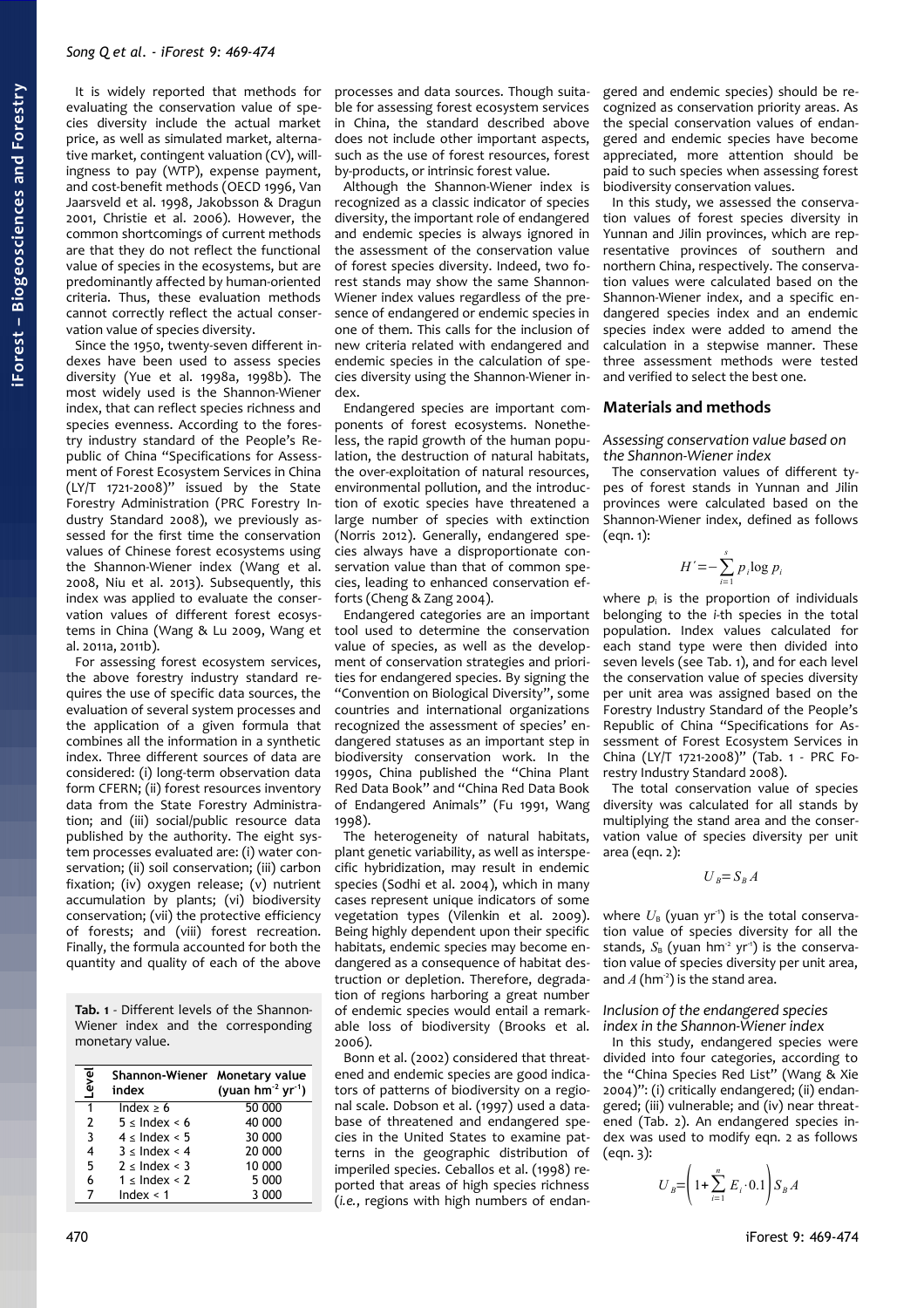where *E*<sup>i</sup> is the endangered index of the *i*th endangered species in a specific assessed stand  $(E_i = 1, 2, 3, 4 - \text{see Tab. 2})$ , and  $n$ is the number of endangered species.

## *Inclusion of the endemic species index in the Shannon-Wiener index*

Since endemic species are not considered in the estimation of the biodiversity conservation value (see eqn. 3), an endemic species index was defined and included into eqn. 3. The final formula was as follows (eqn. 4):

$$
U_B = \left(1 + \sum_{i=1}^n E_i \cdot 0.1 + \sum_{x=1}^m B_x \cdot 0.1\right) S_B A
$$

where  $B_x$  is the endemic index of the *x*-th endemic species in a specific assessed stand  $(B_x = 0, 1, 2, 3, 4 - \text{see Tab. 3}), m$  is the total number of endemic species, and *n* is the total number of endangered species.

#### *Data resources*

Floristic and inventory data of the two provinces were taken from the  $7<sup>th</sup>$  Chinese forest resource inventory. All the stand types considered in both Yunnan and Jilin provinces are shown in [Tab. 4.](#page-2-1)

## **Results**

#### *Conservation values by the standard Shannon-Wiener index*

The total conservation values of different stand types in Yunnan and Jilin provinces

<span id="page-2-0"></span>**Tab. 2** - The endangered species index and endangered species categories.

| <b>Endangered</b><br>species index | <b>Endangered</b><br>categories | <b>Endangered</b><br>species     |  |
|------------------------------------|---------------------------------|----------------------------------|--|
|                                    | critically endangered           |                                  |  |
|                                    | endangered                      | See the "China Species Red List" |  |
|                                    | vulnerable                      | (2004)                           |  |
|                                    | near threatened                 |                                  |  |

<span id="page-2-2"></span>**Tab. 3** - The endemic species index according to their geographic distribution.

| <b>Endemic</b><br>species index | Species distribution                                                                                                               |
|---------------------------------|------------------------------------------------------------------------------------------------------------------------------------|
| 4                               | Species exhibits a small-scale distribution in the mountains or in a<br>special natural and geographical environment               |
| 3                               | Species is distributed in a larger natural and geographical environment,<br>e.g., larger islands, plateaus, and numerous mountains |
| 2                               | Species is distributed in a specific continent                                                                                     |
|                                 | Species is distributed in at least two continents                                                                                  |
| 0                               | Species is widely distributed throughout the world                                                                                 |

were  $268.65$  and  $123.94$  billion yuan yr<sup>1</sup>, respectively [\(Fig. 1a](#page-3-1), [Fig. 2a](#page-3-0)). The top 10 conservation values in the Yunnan province were as follows: other soft broadleaved forest, broadleaved mixed forest, shrubbery forest, broadleaved and coniferous mixed forest, other hardwood, *Quercus* forest, *Pinus yunnanensis* forest, coniferous mixed forest, economic forest, and *Codonopsis lanceolata* forest. In the Jilin province, the top ten were: broadleaved mixed forest, *Quercus* forest, *Larix* forest,

broadleaved and coniferous mixed forest, coniferous mixed forest, *Pinus sylvestris* forest, *Populus* forest, shrubbery forest, miscellaneous tree forest, and *Pinus koraiensis* forest.

*Inclusion of the endangered species index*

The endangered species index (*E*i) described above was used to amend the Shannon-Wiener index. Using the modified index (eqn. 3), the total conservation values

<span id="page-2-1"></span>**Tab. 4** - The stand types considered in this analysis for the Yunnan and Jilin provinces (China).

| Jilin province<br>Yunnan province |                                         |                              |                   |                                           |                              |
|-----------------------------------|-----------------------------------------|------------------------------|-------------------|-------------------------------------------|------------------------------|
|                                   | Num Stand type                          | Area<br>(10 <sup>4</sup> ha) |                   | Num Stand type                            | Area<br>$(104$ ha)           |
|                                   | Other soft broadleaved forest           | 162.20                       |                   | Miscellaneous tree forest                 | 407.71                       |
|                                   | Broadleaved mixed forest                | 239.46                       |                   | 2 Broadleaved mixed forest                | 109.92                       |
| 3                                 | Shrubbery forest                        | 102.01                       |                   | 3 Shrubbery forest                        | 79.37                        |
| 4                                 | Broadleaved and coniferous mixed forest | 145.39                       |                   | 4 Broadleaved and coniferous mixed forest | 86.48                        |
| 5                                 | Other hardwood forest                   | 79.64                        |                   | 5 Coniferous mixed forest                 | 29.53                        |
| 6                                 | Coniferous mixed forest                 | 222.19                       |                   | 6 Pinus sylvestris forest                 | 12.92                        |
|                                   | Economic forest                         | 310.47                       |                   | Quercus spp. forest                       | 65.72                        |
| 8                                 | Bamboo forest                           | 50.39                        | 8                 | Larix spp. forest                         | 18.98                        |
| 9                                 | Other Taxodium forest                   | 19.24                        | 9                 | Populus spp. forest                       | 8.18                         |
| 10                                | Cunninghamia lanceolata forest          | 35.50                        |                   | 10 Pinus korgiensis forest                | 8.07                         |
| 11                                | Abies alba forest                       | 34.06                        | 11                | Picea asperata forest                     | 3.98                         |
| 12                                | Pinus armandii forest                   | 32.14                        | $12 \overline{ }$ | Betula platyphylla forest                 | 5.67                         |
| 13                                | Pinus kesiya forest                     | 59.03                        | 13                | Ulmus pumila forest                       | 4.79                         |
| 14                                | Pinus densata forest                    | 22.07                        |                   | 14 Pinus thunbergii forest                | 1.76                         |
| 15                                | Eucalyptus robusta forest               | 24.00                        | 15                | Juglans mandshurica forest                | 1.90                         |
| 16                                | Keteleeria fortunei forest              | 23.52                        |                   | 16 Fraxinus mandshurica forest            | 0.75                         |
| 17                                | Tsuga chinensis forest                  | 3.36                         | 17                | Salix babylonica forest                   | 0.41                         |
| 18                                | Schima superb forest                    | 6.72                         | 18                | Betula costata forest                     | 0.53                         |
| 19                                | Picea asperata forest                   | 6.24                         |                   | Abies nephrolepis forest                  | 0.16                         |
| 20                                | Quercus spp. forest                     | 12.51                        | 20                | Tilia amurensis forest                    | 0.15                         |
| 21                                | Betula spp. forest                      | 3.84                         | 21                | Phellodendron amurense forest             | 0.03                         |
| 22                                | Pinus yunnanensis forest                | 3.36                         |                   | 22 Acer mono forest                       | 0.05                         |
| 23                                | Populus spp. forest                     | 3.36                         |                   | 23 Other pine forest                      | 0.01                         |
| 24                                | Cupressus funebris forest               | 2.88                         | $24 -$            |                                           | ٠                            |
| 25                                | Larix spp. forest                       | 1.44                         | $25 -$            |                                           | $\qquad \qquad \blacksquare$ |
| 26                                | Cinnamomum forest                       | 0.48                         | $26 -$            |                                           |                              |
| 27                                | Paulownia fortunei forest               | 0.48                         | $27 -$            |                                           | $\blacksquare$               |
|                                   | 28 Cryptomeria fortunei forest          | 0.48                         | $28 -$            |                                           |                              |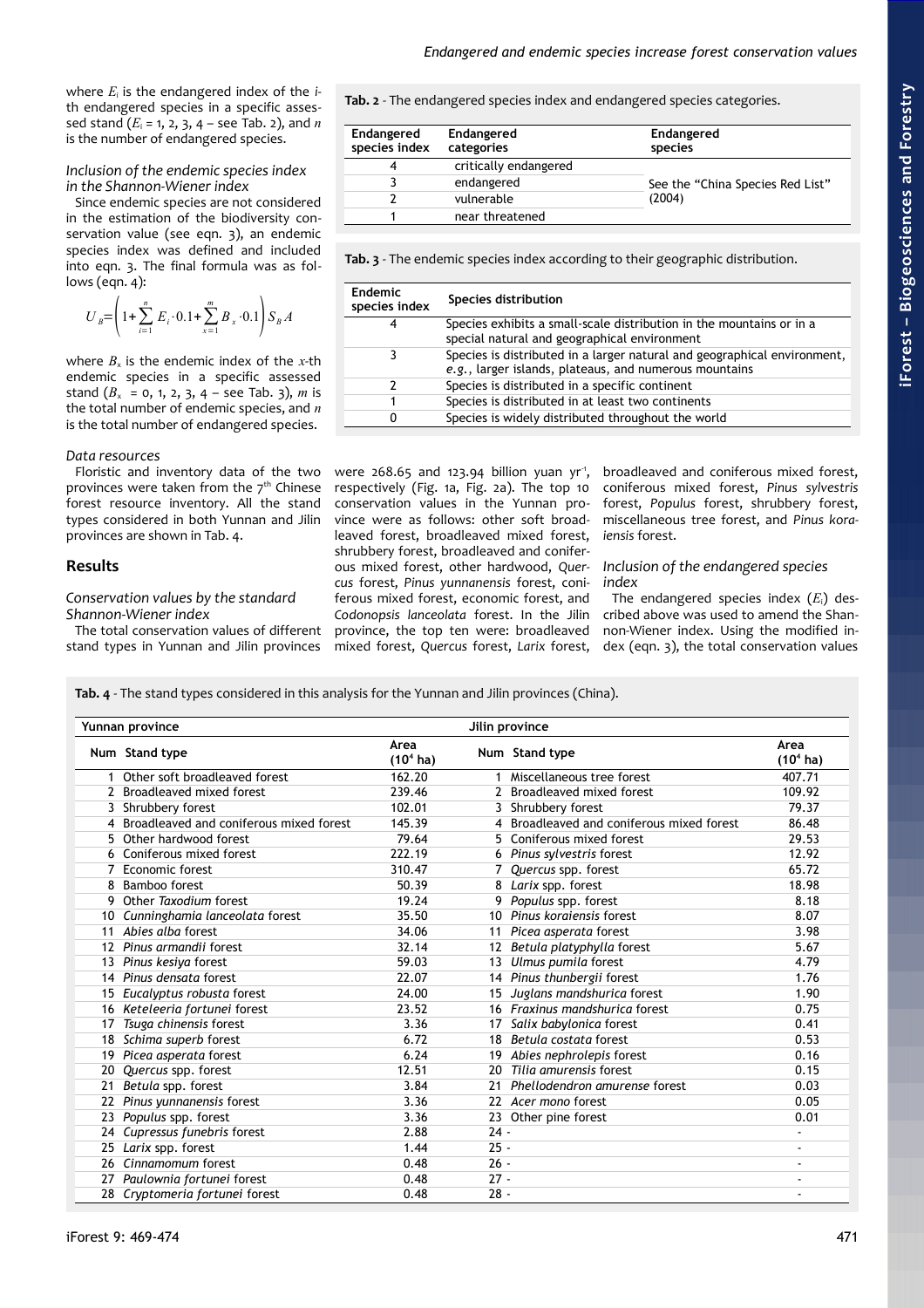

<span id="page-3-1"></span>**Fig. 1** - Conservation values of different forest stand types in the Yunnan province based on: (a) the standard Shannon-Wiener index (eqn. 2); (b) the inclusion of the endangered species index (eqn. 3); and (c) the inclusion of both the endangered species index and the endemic species index (eqn. 4). The numbers on the top of each bar are the ranking of each stand type based on the calculated conservation value. The rectangle within the dotted lines represents the stands whose conservation value ranking changed using the different indexes.

of the different stand types in the Yunnan and Jilin provinces were 269.77 and 124.60 billion yuan yr<sup>1</sup>, respectively [\(Fig. 1b](#page-3-1), [Fig.](#page-3-0) [2b](#page-3-0)). The top 10 conservation values in the Yunnan and Jilin provinces did not change. In the Yunnan province, the conservation value of the *Keteleeria fortunei* forest moved up one place, replacing the originally 15th ranked *Eucalyptus robusta* forest. The conservation value of the *Cupressus funebris* forest moved up two places and ranked  $22<sup>th</sup>$ . In the Jilin province, the conservation value of the *Juglans mandshurica* forest moved up one place and ranked 14<sup>th</sup>.

# *Inclusion of the endemic species index*

The endemic species index  $(B_x)$  was used to modify the Shannon-Wiener index. Using eqn. 4, the total conservation values of different stand types in the Yunnan and Jilin provinces were 324.44 and 125.74 bil-lion yuan yr<sup>1</sup>, respectively [\(Fig. 1c](#page-3-1), [Fig. 2c](#page-3-0)). The top 10 conservation values in the Yunnan and Jilin provinces did not change. In the Yunnan province, the conservation value of the *Pinus kesiya* forest moved up one place and replaced the originally  $12<sup>th</sup>$ ranked *Pinus armandii* forest. The *Shorea superba* forest also moved up one place. The conservation value of the *Populus* forest moved up two places and ranked 22<sup>th</sup>. In Jilin province, the conservation value of the *J. mandshurica* forest moved down one place and ranked 15<sup>th</sup>.

# **Discussion**

In this study, the total conservation values of different forest ecosystems increased in both Yunnan and Jilin provinces when endangered and endemic species were included by suitable indexes into the Shannon-Wiener index. The Yunnan province is located in a tropical belt of China and is renowned for its species richness, especially for endangered and endemic species (Ge et al. 1997). Contrastingly, the



<span id="page-3-0"></span>**Fig. 2** - Conservation values of different forest stand types in the Jilin province based on: (a) the standard Shannon-Wiener index (eqn. 2); (b) the inclusion of the endangered species index (eqn. 3); and (c) the inclusion of both the endangered species index and the endemic species index (eqn. 4). The numbers on the top of each bar are the ranking of each stand type based on the calculated conservation value. The rectangle within the dotted line represents the stands whose conservation value ranking changed using the different indexes.

Jilin province is in the northern of China, thus the overall number of species is lower than that found in the Yunnan province. In both cases, the conservation values increased dramatically when the endangered and endemic species indexes were included in the assessment.

In the Yunnan province, as the endangered species index of *K. fortunei* is 2 and *E. robusta* is not included in the "Chinese Species Red List", the conservation value of *K. fortune* surpassed that of *E. robusta* when considering the endangered species index in the assessment. The rank of the *C. funebris* conservation value increased from 24 to 22 as its endangered index is 2; thus, the conservation value of *C. funebris* surpassed those of the *Populus* and other *Taxodium* forests when including the endangered species index.

When the endemic species index was included the Shannon-Wiener index (eqn. 4), the total conservation value increased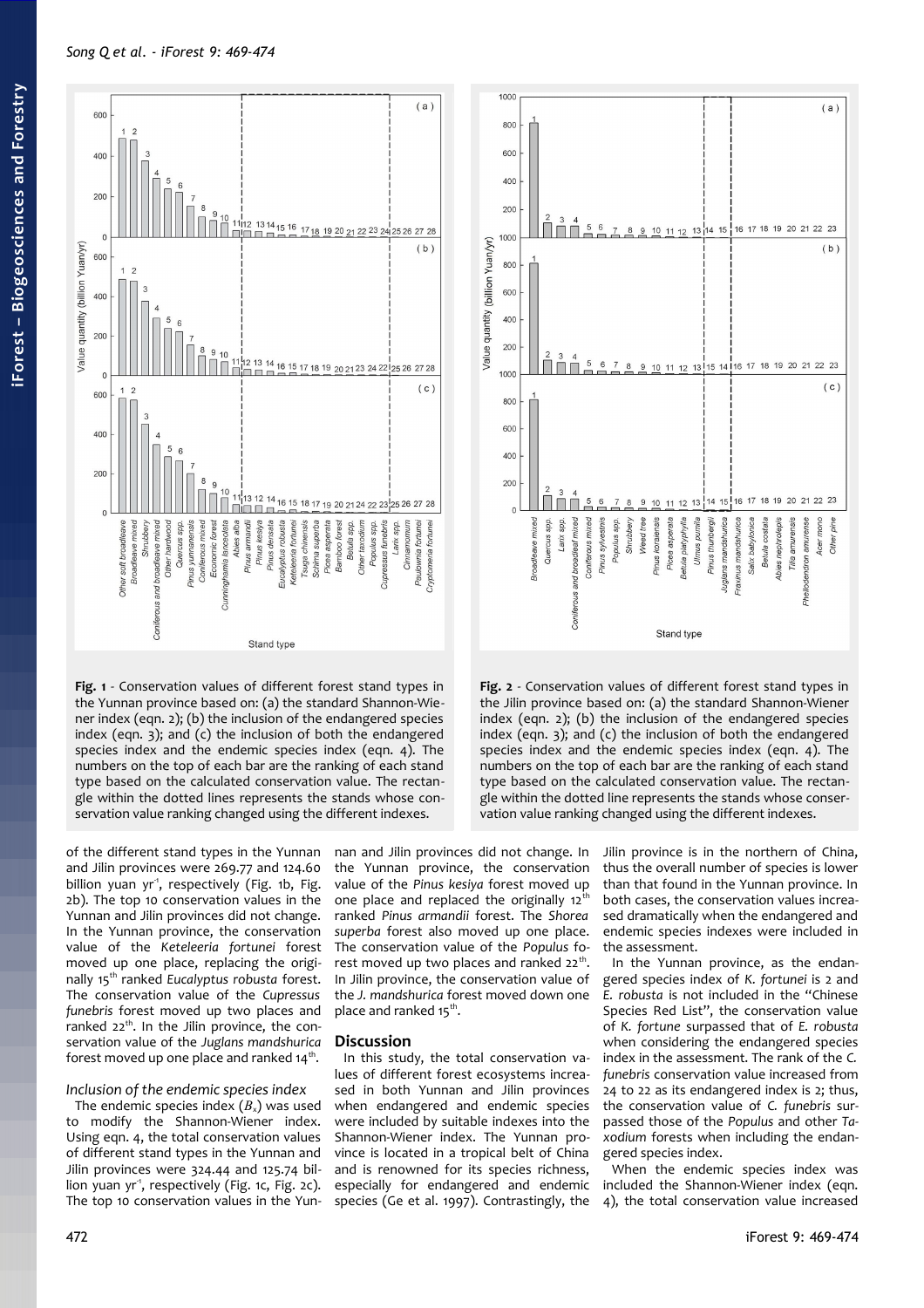dramatically. The conservation value of the *P. kesiya* forest increased from 2.21 to 2.87 billion yuan yr<sup>1</sup>, and replaced the originally 12th ranked *P. armandii* forest. This is because the endemic index of *P. kesiya* is 3, and it is only distributed in the Yunnan province. As an indigenous species, the conservation value of *S. superba* also increased from 0.67 to 0.94 billion yuan yr<sup>-1</sup>, replacing the *Tsuga chinensis* forest in the ranking. The conservation value of the *Populus* forest increased from 0.34 to 0.40 billion yuan  $yr<sup>-1</sup>$ , and moved up two places in the ranking, as an indigenous species, *Populus yunnanensis*, grows only in the Yunnan province.

In the Jilin province, when the endangered species index was included in the assessment, the *F. mandshurica* forest replaced the *Pinus thunbergii* forest type by moving from 16<sup>th</sup> to 15<sup>th</sup> place in the ranking, because it is classified as a vulnerable species. However, when the endemic species index was included in the assessment, the conservation value of *F. mandshurica* moved down one place, ranking 16<sup>th</sup> again. Although the endemic indexes of both *F. mandshurica* and *P. thunbergii* were 2, the areas covered by these two species are very different, changing the ranking based on conservation values.

In this study, the economic value of biodiversity was described by the species diversity conservation value, and the assessments carried out using two different modified forms of the Shannon-Wiener index. Compared with the conservation values based on the standard Shannon-Wiener index, increased values were obtained when endangered and endemic species indexes were incorporated in the assessment. The conservation values of endangered and endemic species can therefore contribute to the protection of endangered and endemic species in these two provinces of China.

Ancient trees are worthy of great conservation efforts because they are a record of a region's climate, hydrology, geology, geography, vegetation, ecology, and other natural conditions, and have been witness to human activity and the historical process of social development. Additionally, ancient trees have special significance for the study of tree physiology because they allow researchers to analyze how a tree's physiological processes change as it ages. Additionally, ancient trees are also the foundation of forest ecosystems, and an ancient tree index should also be considered when calculating biodiversity conservation values. Since data on ancient trees were not available, the conservation values of ancient trees were not evaluated in this assessment. However, this will be the future direction of our research.

## **Acknowledgements**

This work was financially supported by the Special Fund for Forestry Scientific Research in the Public Interest No. 201404303, No. 20130430101, No. 201204101 and the National Basic Research and Development Program of China (973 Program) Grant No. 2011CB403201, and it was subsidized by CFERN & GENE Award Funds on Ecological Paper. Funding agencies were involved in the data collection and analysis, and participated in the consultation regarding the decision to publish this paper.

#### **References**

- Bollmann K, Bergamini A, Senn-Irlet B, Nobis M, Duelli P, Scheidegger C (2009). Concepts, instruments and challenges for the conservation of biodiversity in the forest. Schweizerische Zeitschrift fur Forstwesen 160 (3): 67- 53. - doi: [10.3188/szf.2009.0053](http://dx.doi.org/10.3188/szf.2009.0053)
- Bonn A, Rodrigues AS, Gaston KJ (2002). Threatened and endemic species: are they good indicators of patterns of biodiversity on a national scale? Ecology Letters 5 (6): 733-741. - doi: [10.1046/j.1461-0248.2002.00376.x](http://dx.doi.org/10.1046/j.1461-0248.2002.00376.x)
- Brooks TM, Mittermeier RA, Da Fonseca GAB, Gerlach J, Hoffmann M, Lamoreux JF, Mittermeier CG, Pilgrim JD, Rodrigues ASL (2006). Global biodiversity conservation priorities. Science 313: 58-61. - doi: [10.1126/science.1127609](http://dx.doi.org/10.1126/science.1127609)
- Cardinale BJ, Srivastava DS, Duffy JE, Wright JP, Downing AL, Sankaran M (2006). Effects of biodiversity on the functioning of trophic groups and ecosystems. Nature 443: 989-992. - doi: [10.1038/nature05202](http://dx.doi.org/10.1038/nature05202)
- Ceballos G, Rodriguez P, Medellin RA (1998). Assessing conservation priorities in megadiverse Mexico: mammalian diversity, endemicity, and endangerment. Ecological Applications 8 (1): 8-17. - doi: [10.1890/1051-0761\(1998\)008\[000](http://dx.doi.org/10.1890/1051-0761(1998)008%5B0008:ACPIMM%5D2.0.CO;2) [8:ACPIMM\]2.0.CO;2](http://dx.doi.org/10.1890/1051-0761(1998)008%5B0008:ACPIMM%5D2.0.CO;2)
- Cheng KW, Zang RG (2004). Advances in species endangerment assessment. Chinese Biodiversity 12 (5): 534-540.
- Christie M, Hanley N, Warren J, Murphy K, Wright R, Hyde T (2006). Valuing the diversity of biodiversity. Ecological Economics 58 (2): 304-317. - doi: [10.1016/j.ecolecon.2005.07.034](http://dx.doi.org/10.1016/j.ecolecon.2005.07.034)
- Cushman SA, McKelvey KS, Flather CH, McGarigal K (2008). Do forest community types provide a sufficient basis to evaluate biological diversity? Frontiers in Ecology and the Environment 6 (1): 13-17. - doi: [10.1890/070039](http://dx.doi.org/10.1890/070039)
- Dobson AP, Rodriguez JP, Roberts WM, Wilcove DS (1997). Geographic distribution of endangered species in the United States. Science 275: 550-553. - doi: [10.1126/science.275.5299.550](http://dx.doi.org/10.1126/science.275.5299.550)
- PRC Forestry Industry Standard (2008). Specifications for assessment of forest ecosystem services in China. LY/T 1721-2008, Forestry industry standard of the People's Republic of China, Standards Press of China, Beijing, China, pp. 3- 5.
- Fu LG (1991). China plant red data book rare and endangered plants: volume I. Science Press of China, Beijing, China, pp. 1992. [online] URL: [http://www.cabdirect.org/abstracts/199403007](http://www.cabdirect.org/abstracts/19940300703.html) [03.html](http://www.cabdirect.org/abstracts/19940300703.html)
- Ge S, Zhang DM, Wang HQ, Rao GY (1997). Allozyme variation in *Ophiopogon xylorrhizus*, an extreme endemic species of Yunnan, China. Conservation Biology 11 (2): 562-565. - doi: [10.1046/j.1523-1739.1997.96011.x](http://dx.doi.org/10.1046/j.1523-1739.1997.96011.x)

Jakobsson KM, Dragun A (2001). The worth of a

possum: valuing species with the contingent valuation method. Environmental and Resource Economics 19 (3): 211-227. - doi: [10.1023/A:1011](http://dx.doi.org/10.1023/A:1011128620388) [128620388](http://dx.doi.org/10.1023/A:1011128620388)

- Kellert SR (1997). The value of life: biological diversity and human society. Island Press, Washington, DC, USA, pp. 283. [online] URL: [http://books.google.com/books?id=CAq8BwAA](http://books.google.com/books?id=CAq8BwAAQBAJ) **OBAJ**
- Kuuluvainen T (2002). Natural variability of forests as a reference for restoring and managing biological diversity in boreal Fennoscandia. Silva Fennica 36 (1): 97-125. [online] URL: [http://](http://m.metla.eu/silvafennica/full/sf36/sf361097.pdf) [m.metla.eu/silvafennica/full/sf36/sf361097.pdf](http://m.metla.eu/silvafennica/full/sf36/sf361097.pdf)
- Li SN (2007). Study on forest ecosystem services in Jiangxi province and Dagangshan. Chinese Academy of Forestry, Beijing, China. pp. 25-26. [in Chinese]
- Ma CL, Moseley RK, Chen WY, Zhou ZK (2007). Plant diversity and priority conservation areas of Northwestern Yunnan, China. Biodiversity and Conservation 16 (3): 757-774. - doi: [10.1007/](http://dx.doi.org/10.1007/s10531-005-6199-6) [s10531-005-6199-6](http://dx.doi.org/10.1007/s10531-005-6199-6)
- Mooney HA (2009). The ecosystem-service chain and the biological diversity crisis. Philosophical Transactions of the Royal Society B: Biological Sciences 365 (1537): 31-39. - doi: [10.1098/rstb.20](http://dx.doi.org/10.1098/rstb.2009.0223) [09.0223](http://dx.doi.org/10.1098/rstb.2009.0223)
- Naeem S, Thompson LJ, Lawler SP, Lawton JH, Woodfln RM (1994). Declining biodiversity can alter the performance of ecosystem. Nature 368: 734-737. - doi: [10.1038/368734a0](http://dx.doi.org/10.1038/368734a0)
- Niu X, Wang B, Liu SR, Liu CJ, Wei WJ, Kauppi PE (2012). Economical assessment of forest ecosystem services in China: characteristics and implications. Ecological Complexity 11: 1-11. - doi: [10.1016/j.ecocom.2012.01.001](http://dx.doi.org/10.1016/j.ecocom.2012.01.001)
- Niu X, Wang B, Wei WJ (2013). Chinese forest ecosystem research network: a platform for observing and studying sustainable forestry. Journal of Food, Agriculture and Environment 11 (2): 1008-1016. [online] URL: [http://world](http://world-food.net/download/journals/2013-issue_2/2013-issue_2-environment/e42.pdf)[food.net/download/journals/2013-issue\\_2/2013](http://world-food.net/download/journals/2013-issue_2/2013-issue_2-environment/e42.pdf) [issue\\_2-environment/e42.pdf](http://world-food.net/download/journals/2013-issue_2/2013-issue_2-environment/e42.pdf)
- Norris K (2012). Biodiversity in the context of ecosystem services: the applied need for systems approaches. Philosophical Transactions of the Royal Society B: Biological Sciences 367 (1586): 191-199. - doi: [10.1098/rstb.2011.0176](http://dx.doi.org/10.1098/rstb.2011.0176)
- Nunes PA, Van Den Bergh JC (2001). Economic valuation of biodiversity: sense or nonsense? Ecological Economics 39 (2): 203-222. - doi: [10.1016/S0921-8009\(01\)00233-6](http://dx.doi.org/10.1016/S0921-8009(01)00233-6)
- Odum HT (1950). Bird populations of the highlands plateau in relation to plant succession and avian invasion. Ecology 31: 587-605. - doi: [10.2307/1931577](http://dx.doi.org/10.2307/1931577)
- OECD (1996). Saving biological diversity-economic incentives. OECD, Paris, France, pp. 2-5.
- Pimentel D, Wilson C, Mccullum C, Huang R, Dwen P, Flack J, Tran Q, Saltman T, Cliff B (1997). Economic and environmental benefits of biodiversity. BioScience 47 (11): 747-757. doi: [10.2307/1313097](http://dx.doi.org/10.2307/1313097)
- Purvis A, Hector A (2000). Getting the measure of biodiversity. Nature 405: 212-219. - doi: [10.103](http://dx.doi.org/10.1038/35012221) [8/35012221](http://dx.doi.org/10.1038/35012221)
- Schwartz MW, Brigham CA, Hoeksema JD, Lyons KG, Mllls MH, Van Mantgern PJ (2000). Linking biodiversity to ecosystem function: implications for conservation ecology. Oecologia 122: